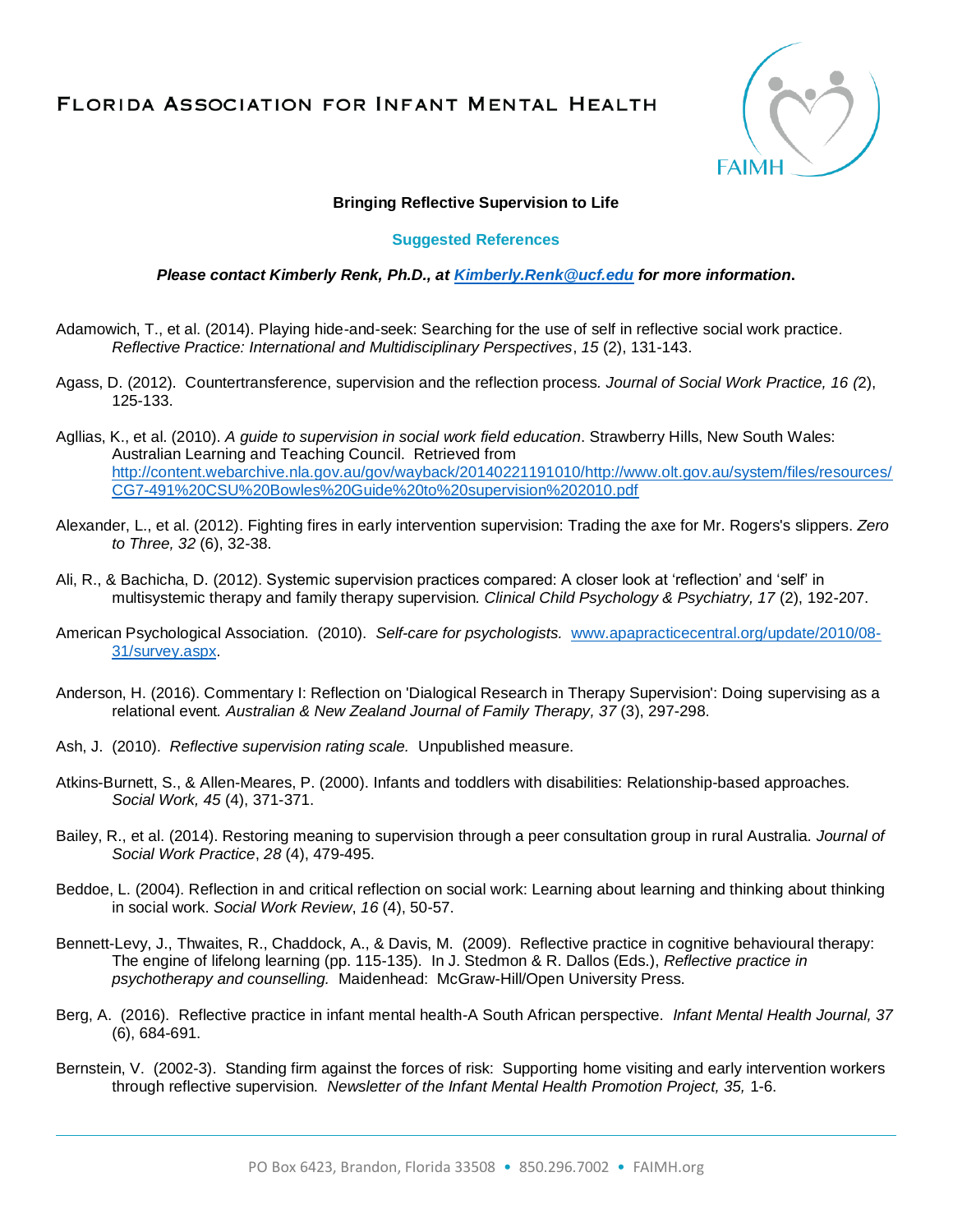- Bernstein, V. J., & Edwards, R. C. (2012). Supporting early childhood practitioners through relationship-based, reflective supervision. *NHSA Dialog, 15* (3), 286-301.
- Bertacchi, J. (1996). Relationship based organizations. *Zero to Three, 17* (2), 3-7.
- Branch, W. (2010). The road to professionalism: Reflective practice and reflective learning. *Patient Education and Counseling, 80* (3), 327-332.
- Brandt, K. (2014). Transforming clinical practice through reflection work. In K. Brandt et al. (Eds.), *Infant and early childhood mental health: Core concepts and clinical practice* (pp. 293-307). Washington, DC: American Psychiatric Publishing.
- Brigden, D., & Purcell, N. (2004). Becoming a reflective practitioner. *The Newsletter of ITSN*, *1* (1), 3.
- Bryan, C., & Babelay, A. (2009). Building character: A model for reflective practice*. Academic Medicine, 84* (9), 1283- 1288.
- Brohl, K. (No date). *Reflective supervision in infant mental health practice.* Psychology.EliteCME.com.
- Campbell, N., & Wozniak, H. (2014). *Work-based peer review of clinical supervision practice: A guide to creating a culture of quality supervision*. Darwin, Australia: Greater Northern Australia Regional Training Network [GNARTN] Project with Flinders University.
- Caty, M., Kinsella, E., & Doyle, P. (2016). Reflective practice in speech-language pathology: Relevance for practice and education. *Canadian Journal of Speech-Language Pathology & Audiology*, *40* (1), 81-91.
- Centre, B. S. R. (2012). *When compassion hurts: Burnout, vicarious trauma and secondary trauma in prenatal and early childhood service providers*. Toronto, Ontario, Canada: Best Start Resource Centre.
- Clouder, L., & Sellars, J. (2004). Reflective practice and clinical supervision: An interprofessional perspective. *Journal of Advanced Nursing*, *46* (3), 262-269.
- Cooper, G., Hoffman, K., & Powell, B. (2009). *Circle of security-COS-P facilitator DVD manual 5.0.*
- Corley, A., & Thorne, A. (2005). Reflecting on practice: A partnership approach*. Reflective Practice: International and Multidisciplinary Perspectives, 6* (2), 231-237.
- Costa, A. L., & Garmston, R. J. (2002). *Cognitive coaching: A foundation for renaissance schools.* Norwood, MA: Christopher-Gordon Publishers, Inc.
- Curtis, D., et al. (2016). Promoting a climate of reflective practice and clinician self-efficacy in vertical supervision. *Training and Education in Professional Psychology*, *10* (3), 133-140.
- Darongkamas, J., John, C., & Walker, M. (2014). An eight-eyed version of Hawkins and Shohet's clinical supervision model: The addition of the cognitive analytic therapy concept of the 'observing eye/I' as the 'observing us*'. British Journal of Guidance & Counselling, 42* (3), 261-270.
- Davys, A., & Beddoe, L. (2009). The reflective learning model: Supervision of social work students. *Social Work Education*, *28* (8), 919-933.
- Dempsey, M., Halton, C., & Murphy, M. (2001). Reflective learning in social work education: Scaffolding the process*. Social Work Education, 20* (6), 631-641.
- Dempsey, M., Murphy, M., & Halton, C. (2012). Introducing tools of reflective learning into peer supervision groups in a social work agency. *The Journal of Practice Teaching and Learning*, *8* (2), 25-43.
- DeMulder, E., & Rigsby, L. (2003). Teachers' voices on reflective practice. *Reflective Practice: International and Multidisciplinary Perspective*, *4* (3), 267-290.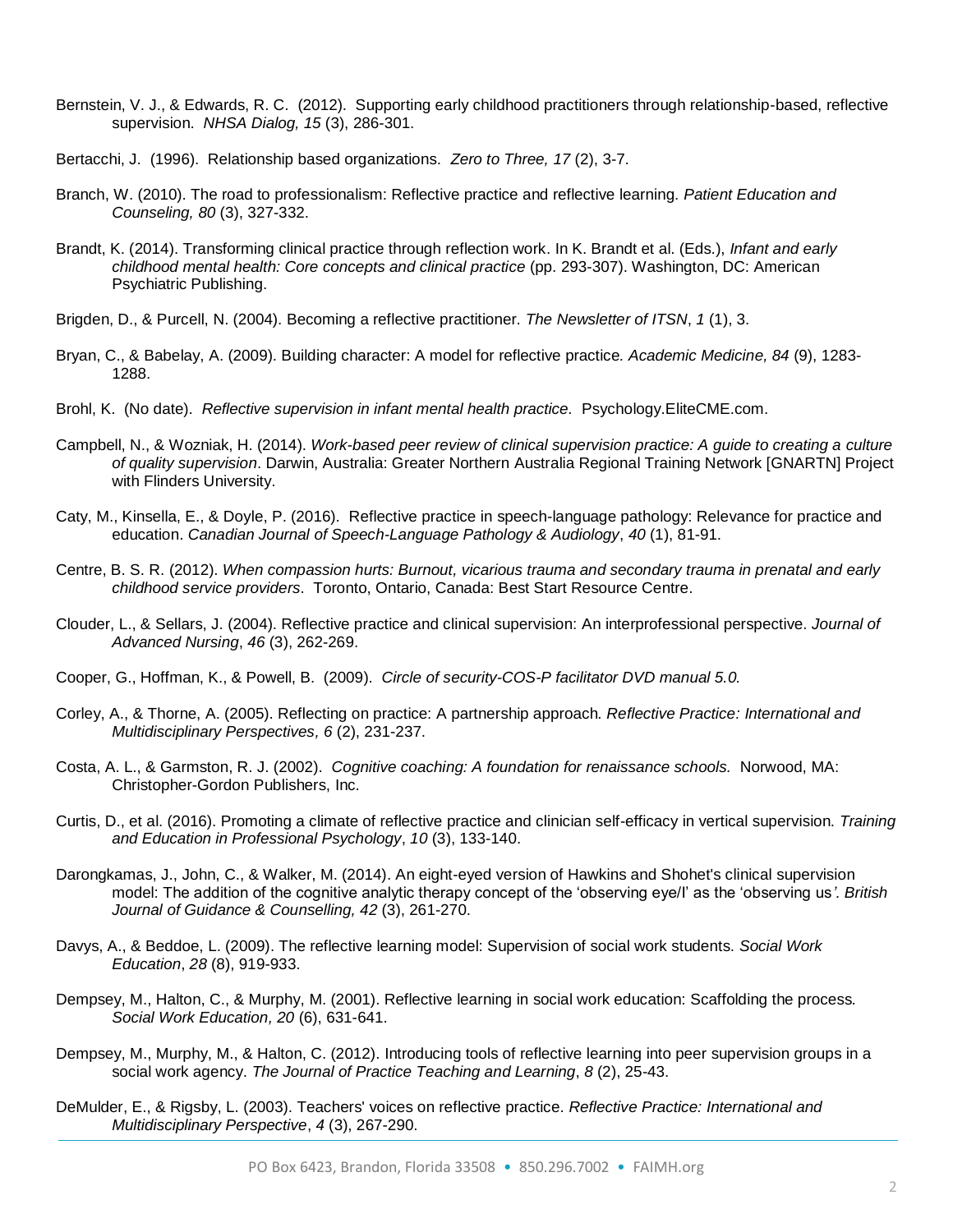- Early Head Start National Resource Center. (No date). *A collection of tips on becoming a reflective supervisor.* Washington, DC: Author.
- Early Head Start National Resource Center. (2010). *Technical assistance paper no. 13-Reflective supervision: A tool for relationship-based EHS services.* Washington, DC: U.S. Department of Health and Human Services Administration for Children and Families Office of Head Start.
- Eaves Simpson, T., Robinson, J. L., & Brown, E. (2018). Is reflective supervision enough? An exploration of workforce perspectives. *Infant Mental Health Journal, 39* (4), 478-488.
- Edelman, L. (2004). A relationship-based approach to early intervention. *Resources and Connections, 3* (2), 1-9. Retrieved from: [https://ieccwa.org/uploads/IECC2015/HANDOUTS/KEY\\_2884552/Edelmanarticlerelationship\\_based\\_approachto](https://ieccwa.org/uploads/IECC2015/HANDOUTS/KEY_2884552/Edelmanarticlerelationship_based_approachtoEI.pdf) [EI.pdf](https://ieccwa.org/uploads/IECC2015/HANDOUTS/KEY_2884552/Edelmanarticlerelationship_based_approachtoEI.pdf)
- Edwards, G., & Thomas, G. (2010). Can reflective practice be taught? *Educational Studies, 36* (4), 403-414.
- Eggbeer, L., Fenichel, E., Pawl, J. H., Shahmoon-Shanok, R. & Williamson, G. (1994). Training the trainers: Innovative strategies for teaching relationship concepts and skills to infant/family professionals. *Infants and Young Children, 7* (2)*,* 53-61.
- Eggbeer, L., Mann, T., & Seibel, N. (2008). Reflective supervision: Past, present, and future. *Zero to Three, 28* (2)*,* 5-9.
- Emde, R. N. (2009). Facilitating reflective supervision in an early child development center. *Infant Mental Health Journal, 30* (6), 664-672.
- Erlandson, P. (2014). The bodily practice of acquiring skillfulness*. Reflective Practice: International and Multidisciplinary Perspectives*, *15* (6), 793-806.
- Evans, A., Cody, A., Copeland, A., Giddings, J., Joy, P., Noone, M. A., & Rice, S. (2017). Reflective practice: The essence of clinical legal education. In *Australian clinical legal education: Designing and operating a best practice clinical program in an Australian law school.* Canberra, Australia: ANU Press.
- Falender, C. A., Erickson Cornish, J. A., Goodyear, R., Hatcher, R., Kaslow, N. J., Leventhal, G., Shafranske, E., Sigmon, S. T., Stoltenberg, C., & Grus, C. (2004). Defining competencies in psychology supervision: A consensus statement. *Journal of Clinical Psychology, 60* (7), 771-785.
- Fenichel, E. (Ed.). (1992). *Learning through supervision and mentorship to support the development of infants, toddlers, and their families: A source book.* Washington, DC: Zero to Three.
- Ferguson, P. (2012). *Becoming a reflective practitioner*. The University of Waikato: New Zealand.
- Ferraro, J. (2000). *Reflective practice and professional development*. Washington, DC: ERIC Clearinghouse on Teaching and Teacher Education.
- Ferreira, J., Basseches, M., & Vasco, A. (2017). Guidelines for reflective practice in psychotherapy: A reflection on the benefits of combining moment-by-moment and phase-by-phase mapping in clinical decision making. *Journal of Psychotherapy Integration*, *27* (1), 35-46.
- Finello, K. M., Hampton, P., & Poulsen, M. K. (2011). *Challenges in the implementation of evidence-based mental health practice for birth-to-five year olds and their families: Issue brief based on national think tank on evidence-based practices in early childhood.* Sacramento, CA: West Ed Center for Prevention and Early Intervention.
- Finello, K., Heffron, M., & Stroud, B. (2016). Measuring process elements in reflective supervision: An instrument in the making. *Zero to Three, 37* (2)*,* 39-45.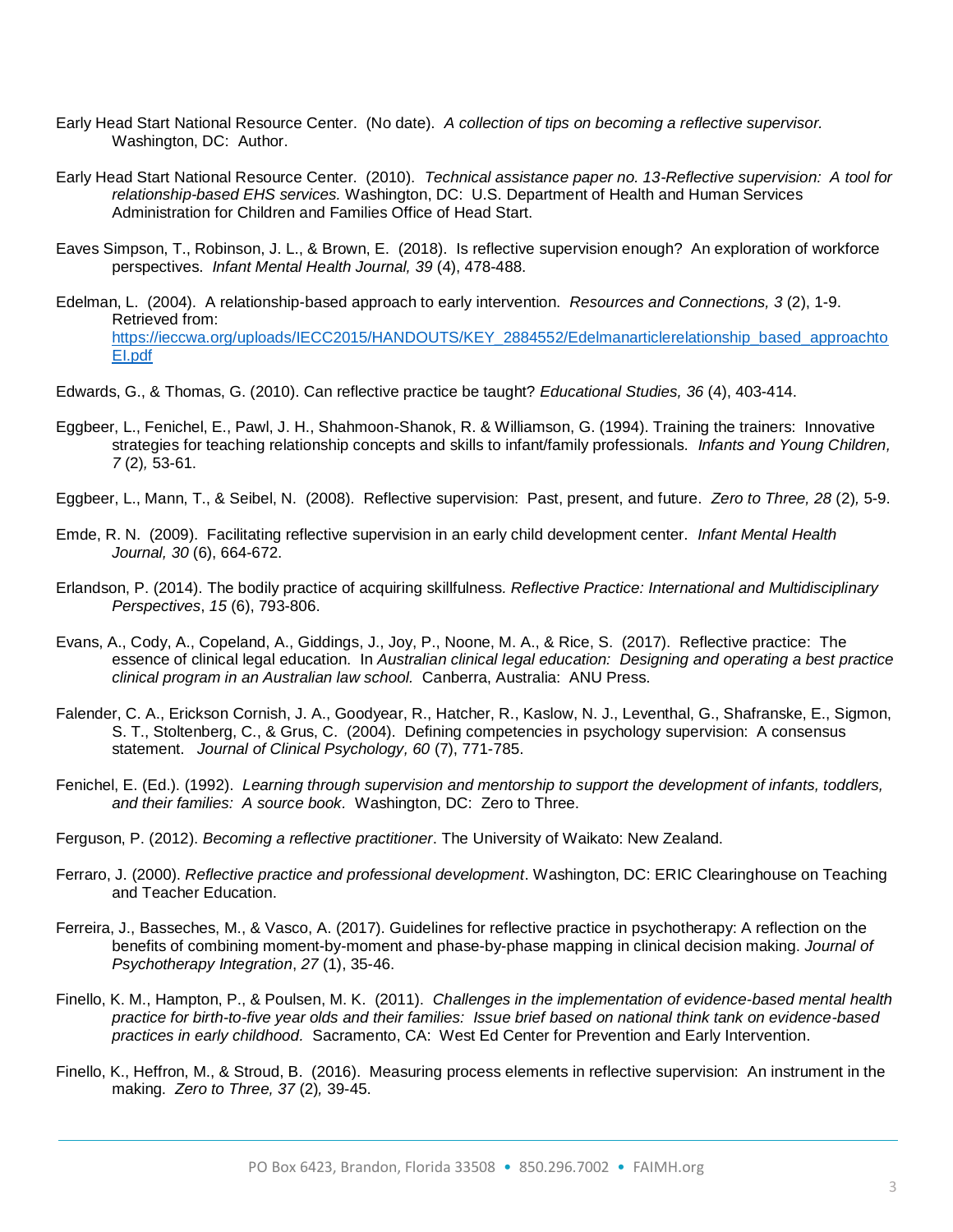- Fook, J. (2015). Reflective practice and critical reflection. In J. Lishman (Ed.), *Handbook for practice learning in social work and social care: knowledge and theory, Third Edition* (pp. 440-454). London, England: Jessica Kingsley Publishers.
- Fook, J., & Askeland, G. (2007). Challenges of critical reflection: 'Nothing ventured, nothing gained'*. Social Work Education*, *26* (5), 520-533.
- Fook, J., & Gardner, F. (2007). *Practising critical reflection: A resource handbook.* Berkshire, England: Open University Press.
- Fook, J., White, S., & Gardner, F. (2006). Critical reflection: A review of contemporary literature and understandings. In S. White, J. Fook, & F. Gardner (Eds.), *Critical reflection in health and social care* (pp. 3-20). New York, NY: Open University Press.
- Foote, A., & Ash, J. (2012, September). *Reflective supervision: How to be and what to do-Learning and development in the practice of reflective supervision.* Presentation given for the Colorado Behavioral Health Care Council.
- Forstadt, L. (2012). Home visiting and reflective practice: When systems change means practice change. *Reflective Practice: International and Multidisciplinary Perspectives, 13* (1)*,* 97-114.
- Franklin, L. (2011). Reflective supervision for the green social worker: Practical applications for supervisors. *The Clinical Supervisor*, *30* (2), 204-214.
- Friedman, D., & Kaslow, N. J. (1986). The development of professional identity in psychotherapists: Six stages in the supervision process. *Clinical Supervisor, 4* (1-2)*,* 29-49.
- Frosch, C. A., Varwani, Z., Mitchell, J., Caraccioli, C., & Willoughby, M. (2018). Impact of reflective supervision on early childhood interventionists' perceptions of self-efficacy, job satisfaction, and job stress. *Infant Mental Health Journal, 39* (4), 385-395.
- Funk, S., et al. (2017). Endorsement®: A National Tool for Workforce Development in Infant Mental Health*. Zero to Three*, *37* (3), 50-57.
- Gallen, R. T., Ash, J., Smith, C., Franco, A., & Willford, J. A. (2016). How do I know that my supervision is reflective? Identifying factors and validity of the Reflective Supervision Rating Scale. *Zero to Three, 37* (2)*,* 30-37.
- Gates, N., & Sendiack, C. (2017). Neuropsychology supervision: Incorporating reflective practice*. Australian Psychologist*, *52* (3), 191-197.
- Gatti, S. N., Watson, C. L., & Siegel, C. F. (2011). Step back and consider: Learning from reflective practice in infant mental health. *Young Exceptional Children, 14* (2)*,* 32-45.
- Gee, M. (2005). Reflective practice: Perceptions of social work practice teachers*. Journal of Practice Teaching in Health and Social Work, 6* (1), 71-90.
- Geller, E., & Foley, G. (2009). Expanding the "ports of entry" for speech language pathologists: A relational and reflective model for clinical practice. *American Journal of Speech-Language Pathology, 18* (1)*,* 4-21.
- Gibbs, G. (1988). *Learning by doing: A guide to teaching and learning methods*. Oxford, UK: Oxford Centre for Staff and Learning Development.
- Gilkerson, L. (2004). Irving B. Harris distinguished lecture: Reflective supervision in infant-family programs: Adding clinical process to nonclinical settings. *Infant Mental Health Journal, 25* (5)*,* 424-439.
- Gilkerson, L. (2015). Facilitating attuned interactions: Using the FAN Approach to family engagement*. Zero to Three, 35*  (3), 46-48.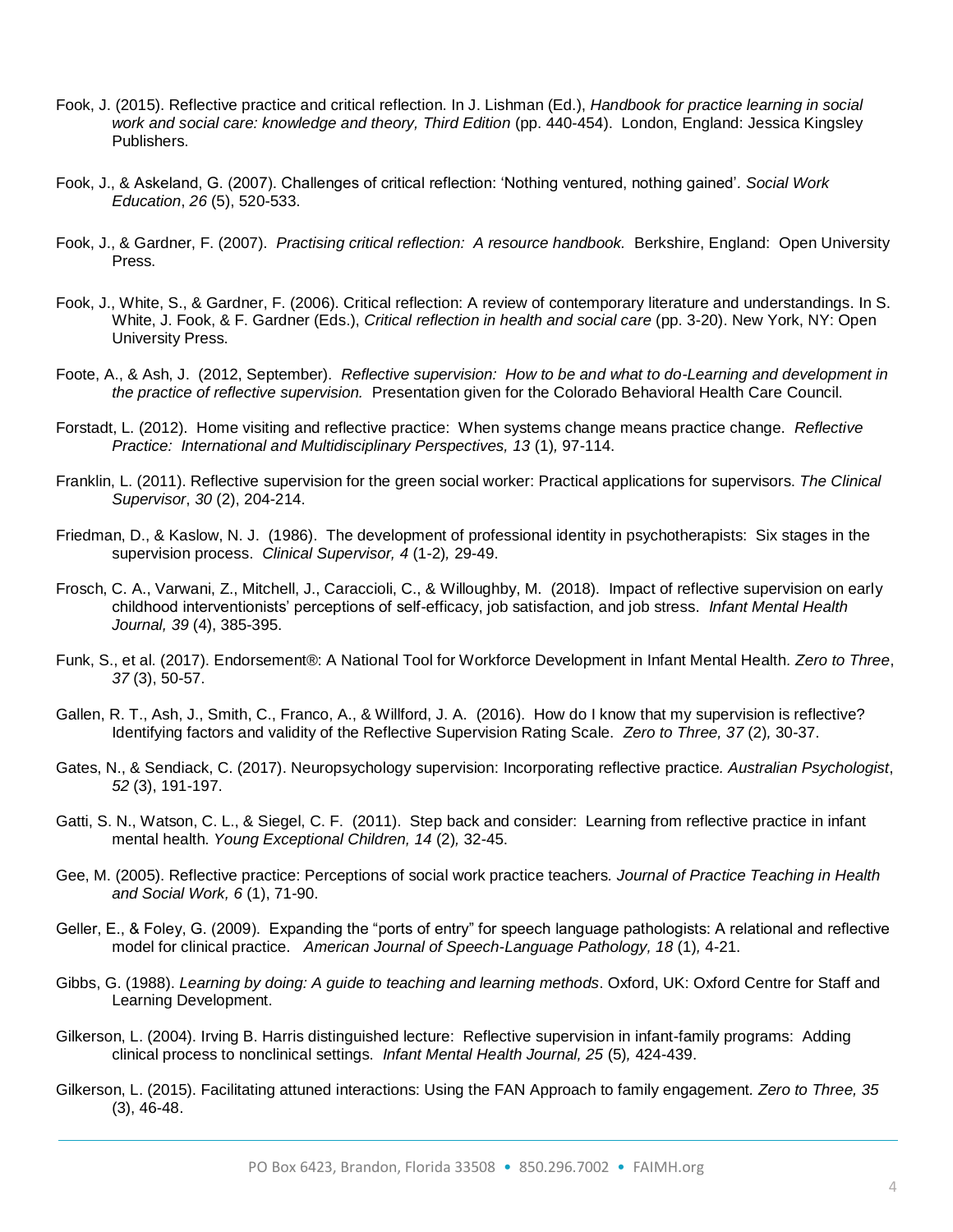- Gilkerson, L., & Imberger, J. (2016). Strengthening reflective capacity in skilled home visitors*. Zero to Three*, *37* (2), 46-53.
- Gilkerson, L., & Shamoon Shanok, R. (2000). Relationships for growth: Cultivating reflective practice in infant, toddler, and preschool programs. In J. D. Osofsky & H. E. Fitzgerald (Eds.), *WAIMH handbook of infant mental health: Vol. 2. Early intervention, evaluation, and assessment* (pp. 33-79). New York, NY: John Wiley & Sons, Inc.
- Gilkerson, L., & Taylor Ritzler, T. (2005). The role of reflective process in infusing relationship-based practice into an early intervention system. In K. M. Finello (Ed.), *The handbook of training and practice in infant and preschool mental health* (pp. 427-452)*.* Hoboken, NJ: Jossey-Bass.
- Giordano, M. (2000). *Effectiveness of a child-centered self-reflective play therapy supervision model*. Denton, TX: University of North Texas.
- Goldberg, S., & Paradis, N. (No date). *Building a competent workforce in the infant and family field: Competency guidelines and endorsement as a tool for professional development.* Presentation for the Michigan Association for Infant Mental Health.
- Greacen, T., et al. (2017). Best practice in individual supervision of psychologists working in the French CAPEDP preventive perinatal home-visiting program: Results of a Delphi Consensus Process*. Infant Mental Health Journal, 38* (2), 267-275.
- Gupta, A. (2010). Critical reflection and decision making in the family courts: A case study involving siblings with competing interests. *Journal of Social Work Practice, 24* (2), 197-207.
- Hallett, C. (1997). Learning through reflection in the community: The relevance of Schon's theories of coaching to nursing education. *International Journal of Nursing Studies, 34 (*2), 103-110.
- Harmon, R. (2002). The administration of programs for infants and toddlers*. Child and Adolescent Psychatric Clinics of North America*, *11* (1), 1-21.
- Harrison, M. (2016). Release, reframe, refocus, and respond: A practitioner transformation process in a reflective consultation model. *Infant Mental Health Journal, 37* (6), 670-683.
- Harvey, A., & Henderson, F. (2014). Reflective supervision for child protection practice Reaching beneath the surface*. Journal of Social Work Practice, 28* (3), 343-356.
- Hawkins, P., & Shohet, R. (2000). *Supervision and helping professions.* Maidenhead Berkshire, United Kingdom: Open University Press.
- Heffron, M.C. (No date). *Implementing or strengthening reflective supervision and practice: An organizational and systems quality, readiness, and planning tool.* Unpublished measure.
- Heffron, M. C. (2013). *Use of self and reflective practice skills.* Unpublished measure.
- Heffron, M. C., Ivins, B., & Weston, D. R. (2005). Finding an authentic voice: Use of self: Essential learning processes for relationship-based work. *Infants & Young Children, 18* (4), 323-336.
- Heffron, M. C., & Murch, T. (2010). *Reflective supervision and leadership in infant and early childhood programs.* Washington, DC: Zero to Three.
- Heffron, M. C., Reynolds, D., & Talbot, B. (2016). Reflecting together: Reflective functioning as a focus for deepening group supervision. *Infant Mental Health Journal, 37* (6), 628-639.
- Heller, S. S. (2013). *Provider reflective functioning assessment 5.* Unpublished measure.
- Heller, S. S., & Ash, J. (2016). The Provider Reflective Process Assessment Scales (PRPAS): Taking a deep look into growing reflective capacity in early childhood providers. *Zero to Three, 37* (2)*,* 22-28.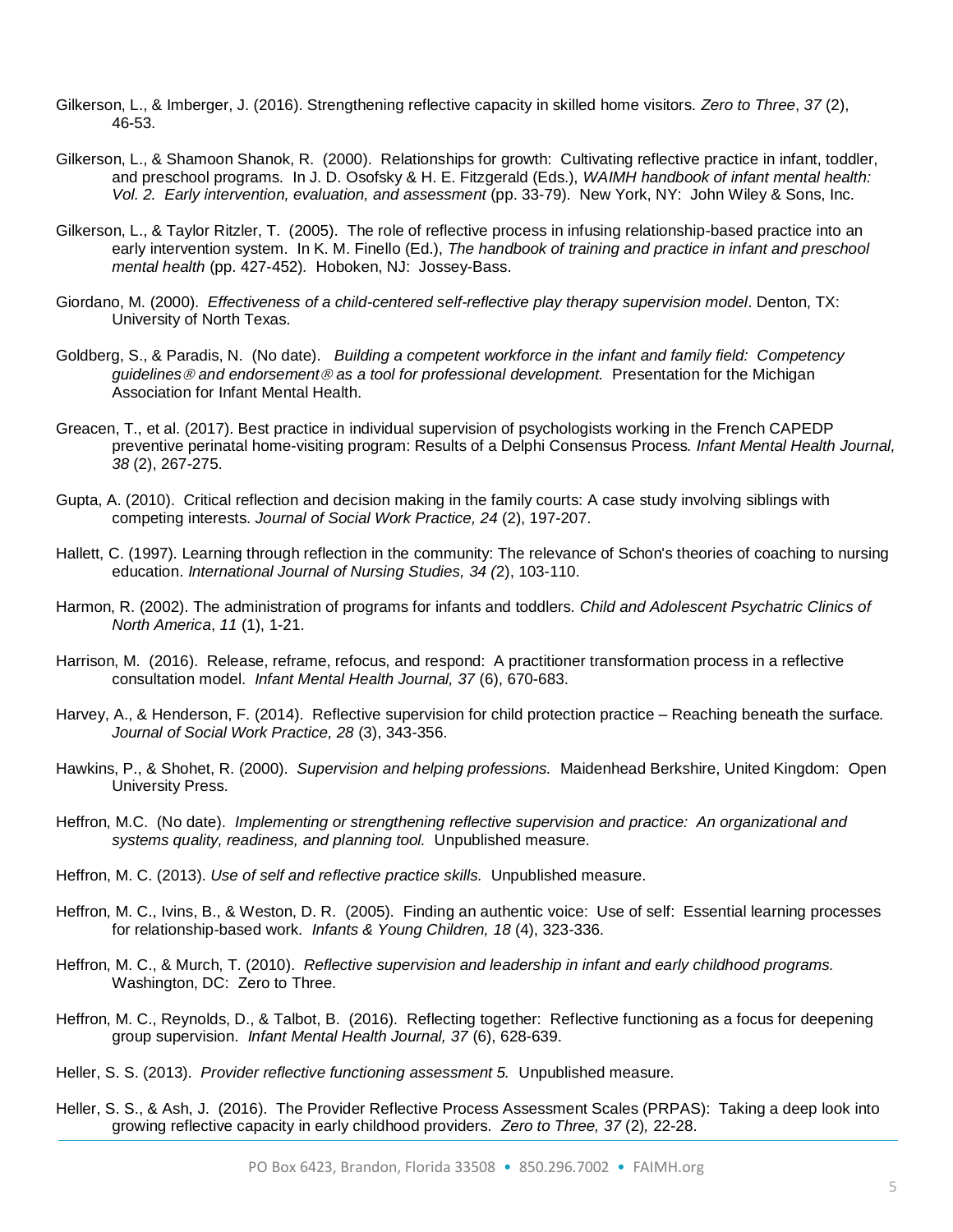Heller, S. S., & Gilkerson, L. (Eds.). (2009). *A practical guide to reflective supervision.* Washington, DC: Zero to Three.

- Herrera, P., & McNulty, L. (No date). *Reflective supervision.* Presentation retrieved from [http://docplayer.net/21701793-](http://docplayer.net/21701793-Presented-by-peggy-herrera-linda-mcnulty.html/) [Presented-by-peggy-herrera-linda-mcnulty.html/](http://docplayer.net/21701793-Presented-by-peggy-herrera-linda-mcnulty.html/)
- Hewson, D., & Carroll, M. (2016). *Reflective practice in supervision: Companion volume to "The reflective practice toolkit".* Hazelbrook, New South Wales: MoshPit Publishing.
- Hewson, D., & Carroll, M. (2016). *Reflective supervision toolkit-Companion volume to Reflective practice in supervision.*  Hazelbrook, New South Wales: MoshPit Publishing.
- Hickson, H. (2011). Critical reflection: Reflecting on learning to be reflective*. Reflective Practice: International and Multidisciplinary Perspectives*, *12 (*6), 829-839.
- Hickson, H., Lehmann, J., & Gardner, F. (2016). Exploring the development of reflective capacity in young people. *Children Australia, 41* (2), 154-161.
- Hill, R. (2005). Reflection as a professional development strategy during organizational change. *Reflective Practice: International and Multidisciplinary Perspectives, 6* (2), 213-220.
- Horton-Deutsch, S., Kuehn, K., & Sherwood, G. (2015). *Partnering to create sustainable futures*. In G. Sherwood & S. Horton-Deutsch (Eds.), *Reflective organizations: On the front lines of QSEN & reflective practice implementation*. Indianapolis, IN: Sigma Theta Tau International.
- Houston, S. (2015). *Reflective practice: A model for supervision and practice in social work*. Belfast, NI: Millennium House.
- Hyun, E., & Marshall, J. (1996). Inquiry-oriented reflective supervision for developmentally and culturally appropriate practice. *Journal of Curriculum & Supervision*, *11* (2), 127-44.

Illinois Children's Mental Health Partnership. (No date). *Reflective practice guide.* Chicago, IL: Author.

- Ixer, G. (2102). Developing the relationship between reflective practice and social work values*. The Journal of Practice Teaching and Learning*, *5* (1), 7-22.
- Jarrett, P., & Barlow, J. (2014). Clinical supervision in the provision of intensive home visiting by health visitors*. Community Practitioner*, *87* (2), 32-36.
- Johns, C. (2004). Becoming reflective. In *Becoming a reflective practitioner* (pp. 1-44). Oxford, UK: Wiley-Blackwell.
- Johnston, K., Heffron, M. C., Stroud, B., Murch, T. N., & Whiteman, J. (2017, November). *It sounds good in theory-But is challenging in practice!: Implementing and sustaining reflective, relationship-based practices within agencies and systems.* Pre-conference forum at the Zero to Three National Training Institute, San Diego, California.
- Jordi, R. (2011). Reframing the concept of reflection: Consciousness, experiential learning, and reflective learning practices*. Adult Education Quarterly, 61* (2), 181-197.
- Joyce-McCoach, J., & Smith, K. (2016). A teaching model for health professionals learning reflective practice*. Procedia - Social and Behavioral Sciences*, *228,* 265-271.
- Kalmanson, B., & Seligman, S. (1992). Family-provider relationships: The basis of all interventions. *Infants and Young Children, 4* (4), 46-52.
- Kaplan-Estrin, M., & Weatherston, D. (2005). Training in the 7 languages of infant mental health: The Graduate Certificate Program at Wayne State University's Merrill-Palmer Institute*. Infants & Young Children, 18* (4), 295-307.

Katznelson, H. (2014). Reflective functioning: A review*. Clinical Psychology Review*, *34* (2), 107-117.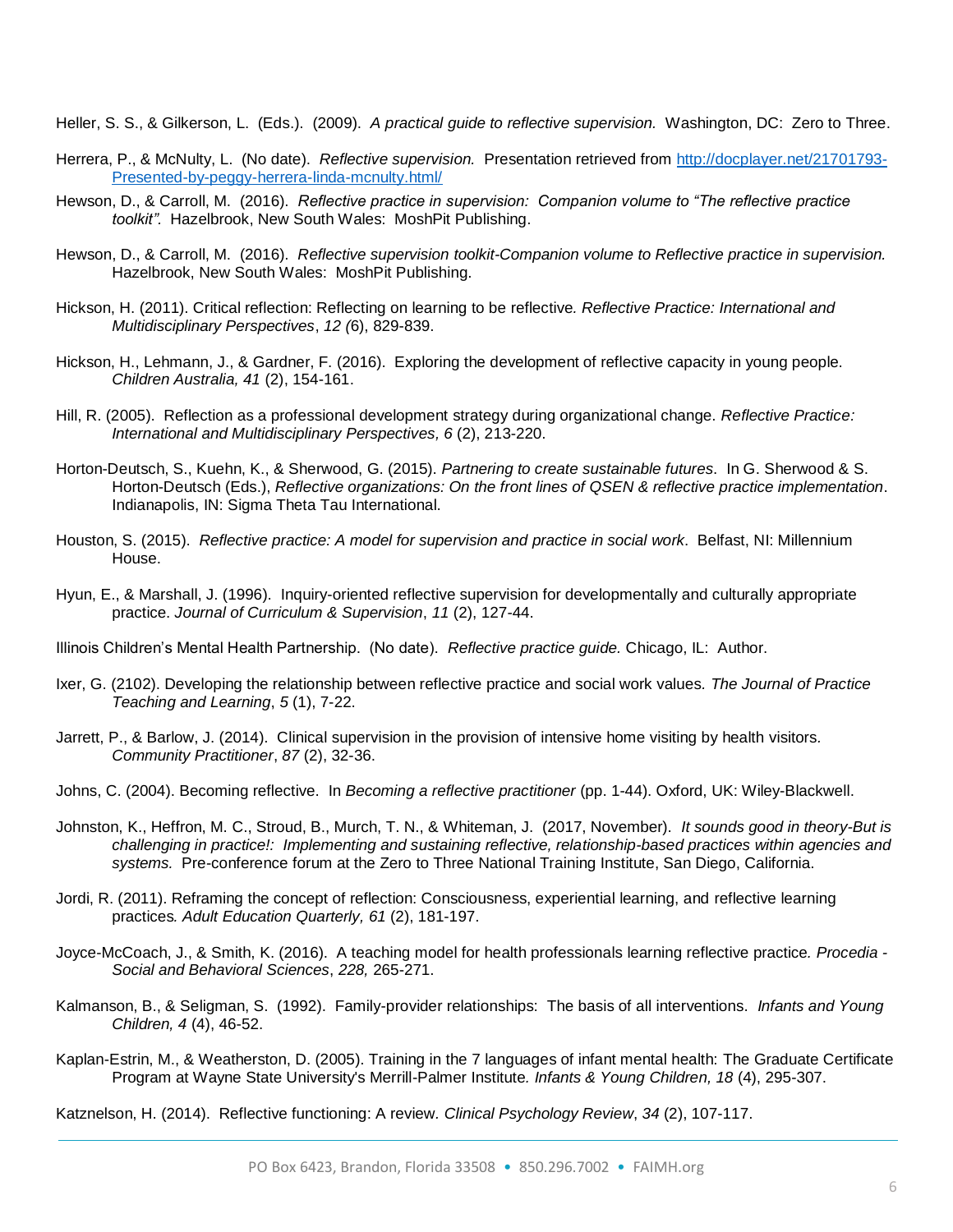- Keilty, B. (2008). Early intervention home-visiting principles in practice: A reflective approach. *Young Exceptional Children*, *11* (2), 29-40.
- Killion, J., & Todnem, G. (1991). A process for personal theory building*. Educational Leadership*, *48* (6), 14-16.
- Kinsella, E. (2010). The art of reflective practice in health and social care: Reflections on the legacy of Donald Schön. *Reflective Practice: International and Multidisciplinary Perspectives, 11 (*4), 565-575.
- Kirkwood, S., et al. (2016). Towards an interactional approach to reflective practice in social work*. European Journal of Social Work, 19* (3-4), 484-499.
- Kondrat, M. (1999). Who is the "self" in self-aware: Professional self-awareness from a critical theory perspective. *Social Service Review*, *73* (4), 451-477.
- Kronenberg, M., Billings, G., Renk, K., Hilken, A., & Leakey, S. (2018, August). *Attending to the parallel process in Safe Baby Court Teams: Supporting staff relationships to optimize family outcomes.* Workshop presented at the Cross Sites 2018 Annual Conference (A Healing Community: Collaboratively Supporting Individual, Family, and Professional Relationships), Asheville, North Carolina.
- Larner, G.. (2016)*.* Reflective practice in family therapy: Research, supervision, and pedagogy. *Australian & New Zealand Journal of Family Therapy*, *37* (3)*,* 253-255.
- Larrieu, J., & Dickson, A. (2009). Reflective practice in infant mental health training and consultation. *Infant Mental Health Journal*, *30* (6), 579-590.
- Lawlor, D. (2013). A transformation programme for children's social care managers using an interactional and reflective supervision model to develop supervision skills*. Journal of Social Work Practice*, *27* (2), 177-189.
- Leering, M. (2014). Conceptualizing reflective practice for legal professionals. *Journal of Law and Social Policy, 23* (5)*,*  83-106.
- Lewis, A. (2013). Reflective practice: What is it and how do I do it? *Journal of Clinical Practice in Speech-Language Pathology*, *15* (2), 70-74.
- Lewis, D., et al. (2011). Competence assessment integrating reflective practice in a professional psychology program. *Journal of the Scholarship of Teaching and Learning*, *11* (3), 86-106.
- Lietz, C. (2009). Critical thinking in child welfare supervision*. Administration in Social Work*, *34* (1), 68-78.
- Locke, E., & Latham, G. (2002). Building a practically useful theory of goal setting and task motivation: A 35-year odyssey*. American Psychologist*, *57* (9), 705-717.
- Loehr, J., & Schwartz, T. (2003). *The power of full engagement: Managing energy, not time, is the key to high performance and personal renewal.* New York, NY: Free Press.
- Lorrain, B. (2016). Reflective peer consultation as an intervention for staff support in the NICU*. Newborn and Infant Nursing Reviews*, *16* (4), 289-292.
- Lucas, P. (2012). *Critical reflection. What do we really mean? Australian Collaborative Education Network National Conference.* Deakin Univeristy, Geelong, Victoria: Australian Collaborative Education Network (ACEN) Incorporated.

MacDonald, J., & Glover, D. (2000). Reflective supervision. *Nursing Times, 96* (12), 49-52.

Mackin Brown, M. (2016, April). *Reflective supervision.* Presentation for the HIPPYUSA National Leadership Conference.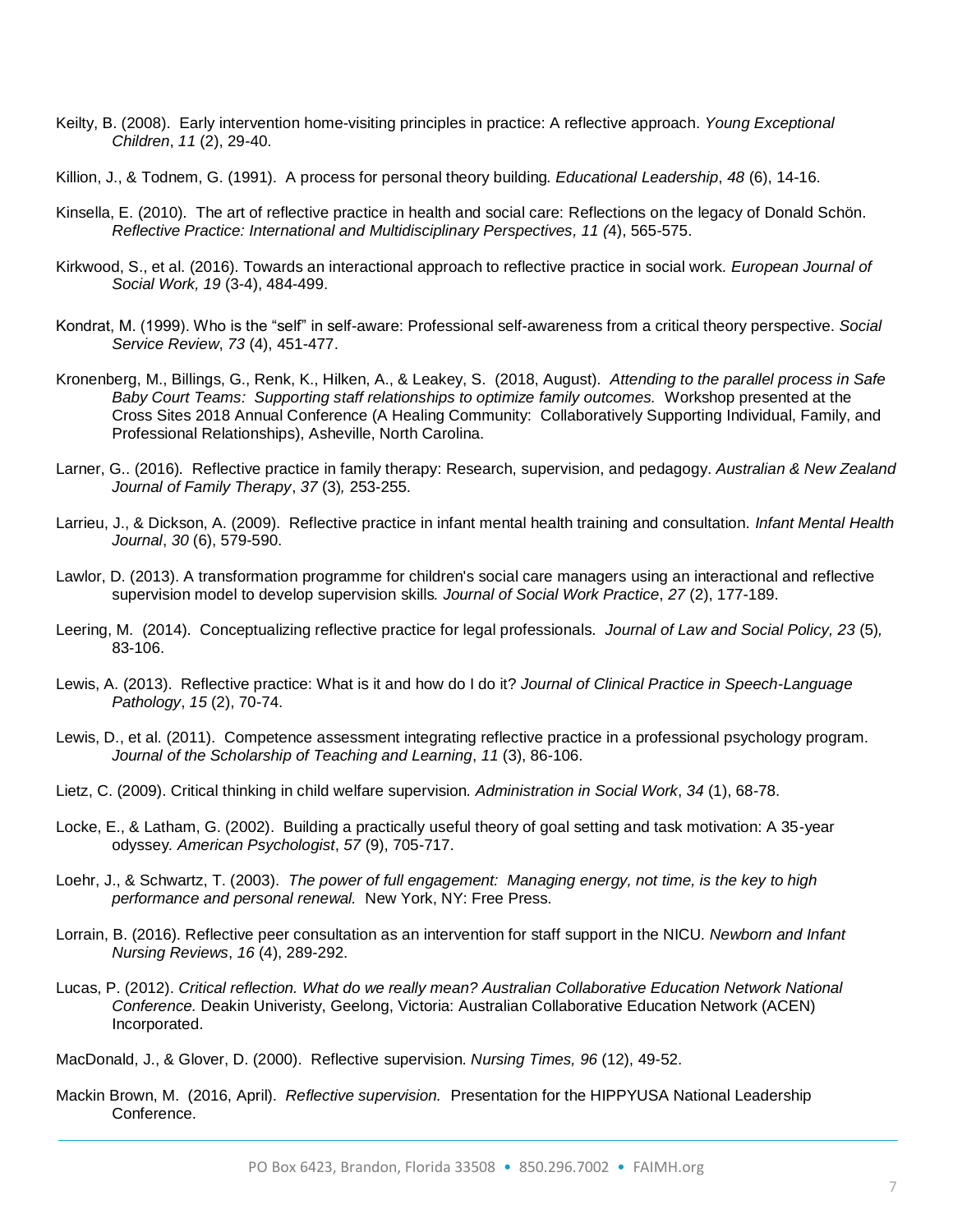- Mackrain, M., & Mytton-Ortega, P. (2013). Enhancing home visitation with early childhood mental health consultation building hope, strength, and capacity. *Zero to Three*, *33* (5), 34-37.
- Maestre, J., et al. (2014). The making of expert clinicians: Reflective practice*. Revista Clínica Española (English Edition)*, *214* (4), 216-220.
- Manankil-Rankin, L. (2014). From chaos to beauty: Reflections from a reflective practice gathering. *Reflective Practice: International and Multidisciplinary Perspectives*, *15* (2), 232-239.
- Mandell, B. (2014). Appreciating the appetite for reflective practice*. Cleveland Clinic Journal of Medicine, 81* (4), 208.
- Mann, K., Gordon, J., & MacLeod, A. (2009). Reflection and reflective practice in health professions education: a systematic review*. Advances in Health Sciences Education*, *14* (4), 595–621.
- Many, M. M., Kronenberg, M. E., & Dickson, A. B. (2016). Creating a "nest" of emotional safety: Reflective supervision in a child-parent psychotherapy case. *Infant Mental Health Journal, 37* (6), 717-727.
- Matacz, R., & Priddis, L. (2016). Building competency in infant mental health practice: The Edith Cowan University Pregnancy to Parenthood Clinic*. Zero to Three*, *37* (1), 14-21.
- McAllister, C., & Thomas, T. (2007). Infant mental health and family support: Contributions of Early Head Start to an integrated model for community‐based early childhood programs*. Infant Mental Health Journal*, *28* (2), 192-215.
- McAuliffe, D., & Chenoweth, L. (2006). Reflections on practice: Collaborative writing as a critically reflective activity*. Practice Reflexions*, *1* (1), 5-14.
- McClure, P. (2005). *Reflection on practice, making practice-based learning work*. School of Health Sciences, University of Ulster. Belfast, UK: School of Health Sciences, University of Ulster.
- McDowell, C., Canepa, C., & Ferriera, S. (2007). *Reflective practice: An approach for expanding your learning frontiers*. January IAP.
- McNeill, W. (2009). Reflective practice in practice*. Journal of Bodywork and Movement Therapies*, *13* (3), 272-275.
- Mehr, K. E., Ladany, N., & Caskie, G. I. L. (2015). Factors influencing trainee willingness to disclose in supervision. *Training and Education in Professional Psychology, 9* (1), 44-51.
- Merrill Palmer Skillman Institute. (No date). *4C-Building reflective capacity in supervision and consultation-Part 2: The notion of reflection in relationship based practice: What, why, and how?* Presentation.
- Michigan Association for Infant Mental Health. (No date). *Best practice guidelines for reflective supervision/ consultation.* Southgate, MI: Author.
- Mikes-Liu, K., et al. (2016). Reflective practice: An exercise in exploring inner dialogue and vertical polyphony. *Australian & New Zealand Journal of Family Therapy, 37* (3), 256-272.
- Miquela, R. (2010). Reflective practice, supervision and consultation*. The Hispanic Outlook in Higher Education*, *20* (8), 25.
- Monk, L. (2011). Reflective journal writing for social worker well-being. *Perspectives: The Newsletter of the BC Association of Social Workers*, *33* (1), 1-2.
- Moon, J. (2004). *A handbook of reflective and experiential learning : Theory and practice*. New York, NY: Routledge Falmer.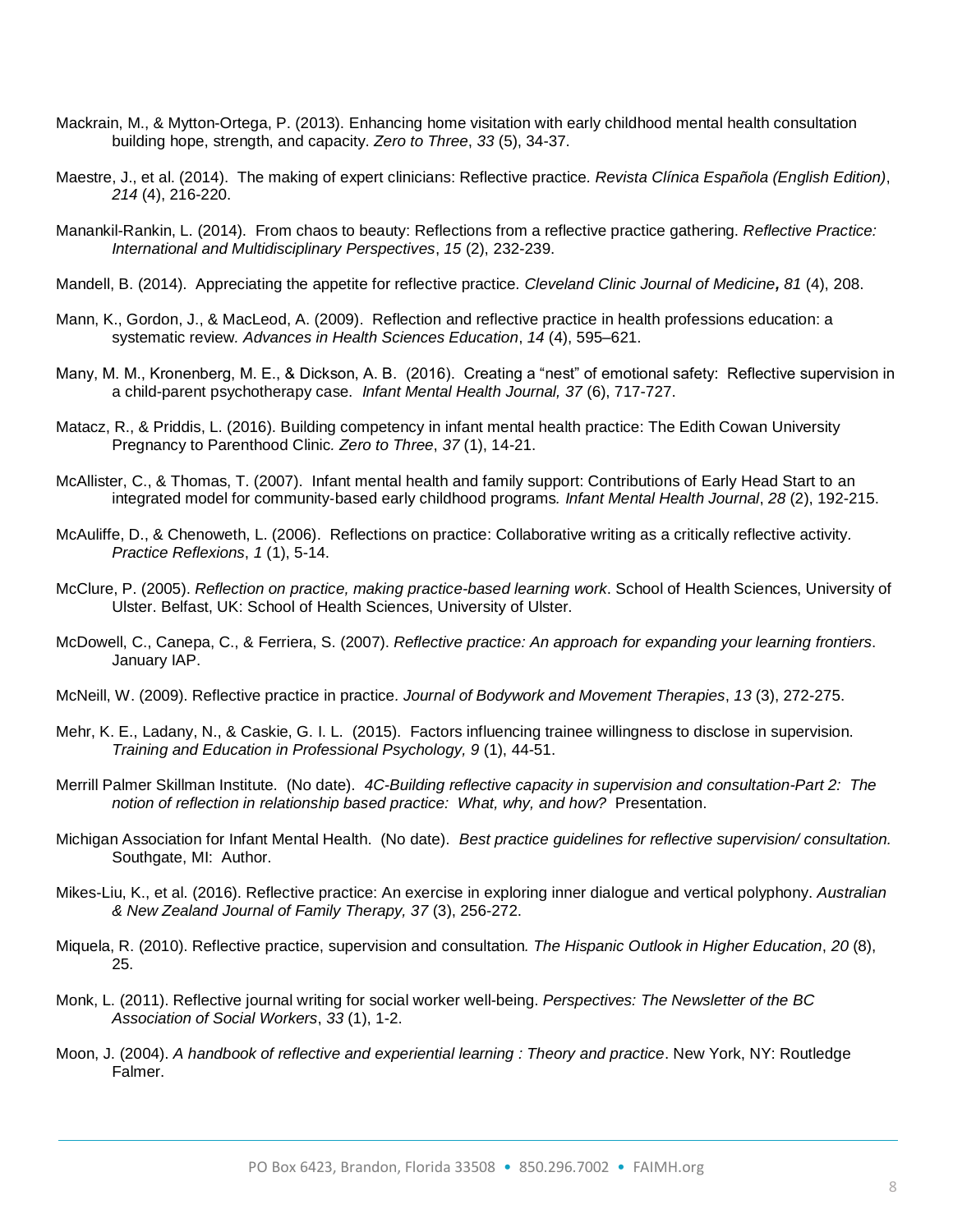- Moon, J. (2005). *We seek it here-A new perspective on the elusive activity of critical thinking: A theoretical and practical approach*. University of Bristol, Graduate School of Education: Higher Education Academy, Education Subject Centre, ESCalate.
- Morley, C. (2007). Engaging practitioners with critical reflection: Issues and dilemmas*. Reflective Practice: International and Multidisciplinary Perspectives*, *8* (1), 61-74.
- Morley, C. (2008). Teaching critical practice: Resisting structural domination through critical reflection. *Social Work Education*, *27* (4), 407-421.
- Morrison, T., & Wonnacott, J. (2010). Supervision: Now or never reclaiming reflective supervision in social work. *In-Trac News*, *3 (*13).
- Mothersole, G. (1999). Parallel process. *The Clinical Supervisor, 18* (2), 107-121.
- National Center on Parent, Family, and Community Engagement. (No date). *Building partnerships: Guide to developing relationships with families.* Boston, MA: Author.
- National Council on Crime and Delinquency. (2006). *Relationship between staff turnover, child welfare system functioning and recurrent child abuse.* Oakland, CA: Author.
- National Scientific Council on the Developing Child. (2004). *Young children develop in an environment of relationships.*  Waltham, MA: Heller School for Social Policy and Management at Brandeis University.
- Norman-Murch, T. (1996). Reflective supervision as a vehicle for individual and organizational development. *Zero to Three, 17* (2)*,* 16-20.
- Noroña, C. R., & Acker, M. L. (2016). Implementation and sustainability of child-parent psychotherapy: The role of reflective consultation in the learning collaborative model. *Infant Mental Health Journal, 37* (6), 701-716.
- Nutt, K., & Keville, S. (2016). '… you kind of frantically go from one thing to the next and there isn't any time for thinking any more': A reflection on the impact of organisational change on relatedness in multidisciplinary teams. *Reflective Practice: International and Multidisciplinary Perspectives*, *17* (2), 221-232.
- O'Rourke, P. (2011). The significance of reflective supervision for infant mental health work. *Infant Mental Health Journal, 32* (2), 165-173.
- Parlakian, R. (2001). *Look, listen, and learn: Reflective supervision and relationship-based work.* Washington, DC: Zero to Three.
- Parlakian, R. (2002). *Reflective supervision in practice: Stories from the field.* Washington, DC: Zero to Three.
- Paul, R., et al. (2013). How to ..... assess reflective practice. *Education for Primary Care, 24* (5), 388-390.
- Pawl, J. H. (1995). On supervision. In R. Shahmoon-Shanook, L. Gilkerson, L. Eggbeer, & E. Fenichel (Eds.), *Reflective supervision: A relationship for learning* (pp. 41-49)*.* Washington, DC: Zero to Three.
- Pawl, J. H. (1995). The therapeutic relationship as human connectedness: Being held in another's mind. *Zero to Three, 15* (4), 1, 3-5.
- Pawl, J. H., & John, M. (1998). *How you are is as important as what you do… In making a positive difference for infants, toddlers, and their families.* Washington, DC: Zero to Three.
- Pedlar, M., et al. (2014). *Improving social work practice through critically reflective action learning*. Leeds: Skills for Care.

Pedro, J. (2006). Taking reflection into the real world of teaching*. Kappa Delta Pi Record, 42* (3), 129-132.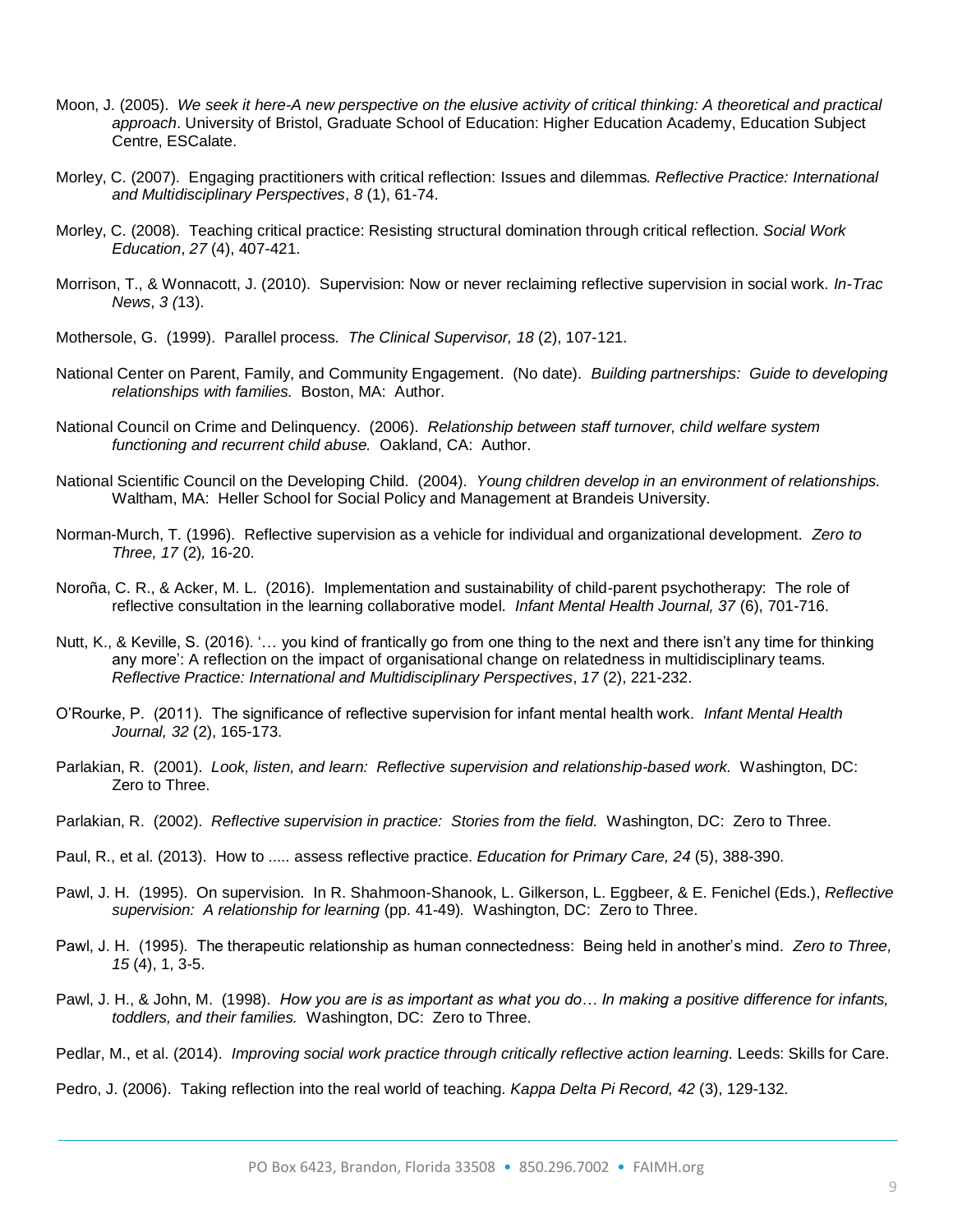- Poulson, M. K., & Cole, C. K. (1996). *Project Relationship: Creating and sustaining a nurturing community*. Sacramento, CA: CEITAN/WestEd Center for Prevention and Early Intervention.
- Priddis, L., & Rogers, S. L. (2018). Development of the reflective practice questionnaire: Preliminary findings. *Reflective Practice: International and Multidisciplinary Perspectives, 19 (1), 89-104.*
- Raja, S., Hasnain, M., Hoersch, M., Gove-Yin, S., & Rajagopalan, C. (2015). Trauma informed care in medicine: Current knowledge and future research directions. *Family Community Health, 38 (3),* 216-226.
- Remez, A. (2016). The building blocks reflective supervision model*. Journal of Infant, Child, and Adolescent Psychotherapy*, *1*5 (2), 120-123.
- Reynolds, M. (2011). Reflective practice: Origins and interpretations*. Action Learning: Research and Practice, 8* (1), 5-13.
- Ribaudo, J. (2018, May). *Supervision: Reflective and relational.* Master class presented at the World Association for Infant Mental Health, Rome, Italy.
- Richardson, J., et al. (2003). Developing clinical supervision for complementary therapy educators*. The Journal of Alternative & Complementary Medicine*, *9* (5), 783-787.
- Rivera, M. (2010). Reflective practice, supervision & consultation*. The Hispanic Outlook in Higher Education, 20* (8), 2.
- Roberts, J. (2002). Reflecting processes and "supervision*"*: Looking at ourselves as we work with others. In T. C. Todd & C. L. Storm (Eds.), *The complete systemic supervisor: Context, philosophy, and pragmatics* (pp. 334-348). Hoboken, NJ: John Wiley & Sons.
- Rosenberg, L. (2010). Transforming leadership: Reflective practice and the enhancement of happiness*. Reflective Practice: International and Multidisciplinary Perspectives*, *11* (1), 9-18.
- Roth, R. A. (1989). Preparing the reflective practitioner: Transforming the apprentice through the dialectic. *Journal of Teacher Education, 40* (2)*,* 31-35.
- Ruch, G. (2007). Reflective practice in contemporary child-care social work: the role of containment*. British Journal of Social Work*, *37 (*4), 659-680.
- Rushmer, R., et al. (2004). Introducing the learning practice III. Leadership, empowerment, protected time and reflective practice as core contextual conditions*. Journal of Evaluation in Clinical Practice*, *10* (3), 399-405.
- Russell, J., & Summers, A. (2013). Reflective decision-making and foster care placements*. Psychology, Public Policy, and Law*, *19* (2), 127-136.
- Sandall, S., Hemmeter, M. L., Smith, B. J., & McLean, M. E. (Eds.). (2005). *DEC recommended practices: A comprehensive guide for practical application.* Missoula, MT: Division for Early Childhood.
- Saperstein, A., Lilje, T., & Seibert, D. (2015). A model for teaching reflective practice*. Military Medicine*, *180* (4), 142-146.
- Saunila, M., & Ukko, J. (2015). Reflective practice as a determinant of performance outcomes in services. *International Journal of Quality and Service Sciences*, *7* (4), 392-403.
- Schafer, W. (2007). Models and domains of supervision and their relationship to professional development*. Zero to Three, 28* (2), 10-16.
- Schön, D. A. (1983). *The reflective practitioner: How professionals think in action.* New York, NY: Basic Books.
- Schön, D. A. (1996). *Educating the reflective practitioner: Toward a new design for teaching and learning in the professions.* San Francisco, CA: Jossey-Bass.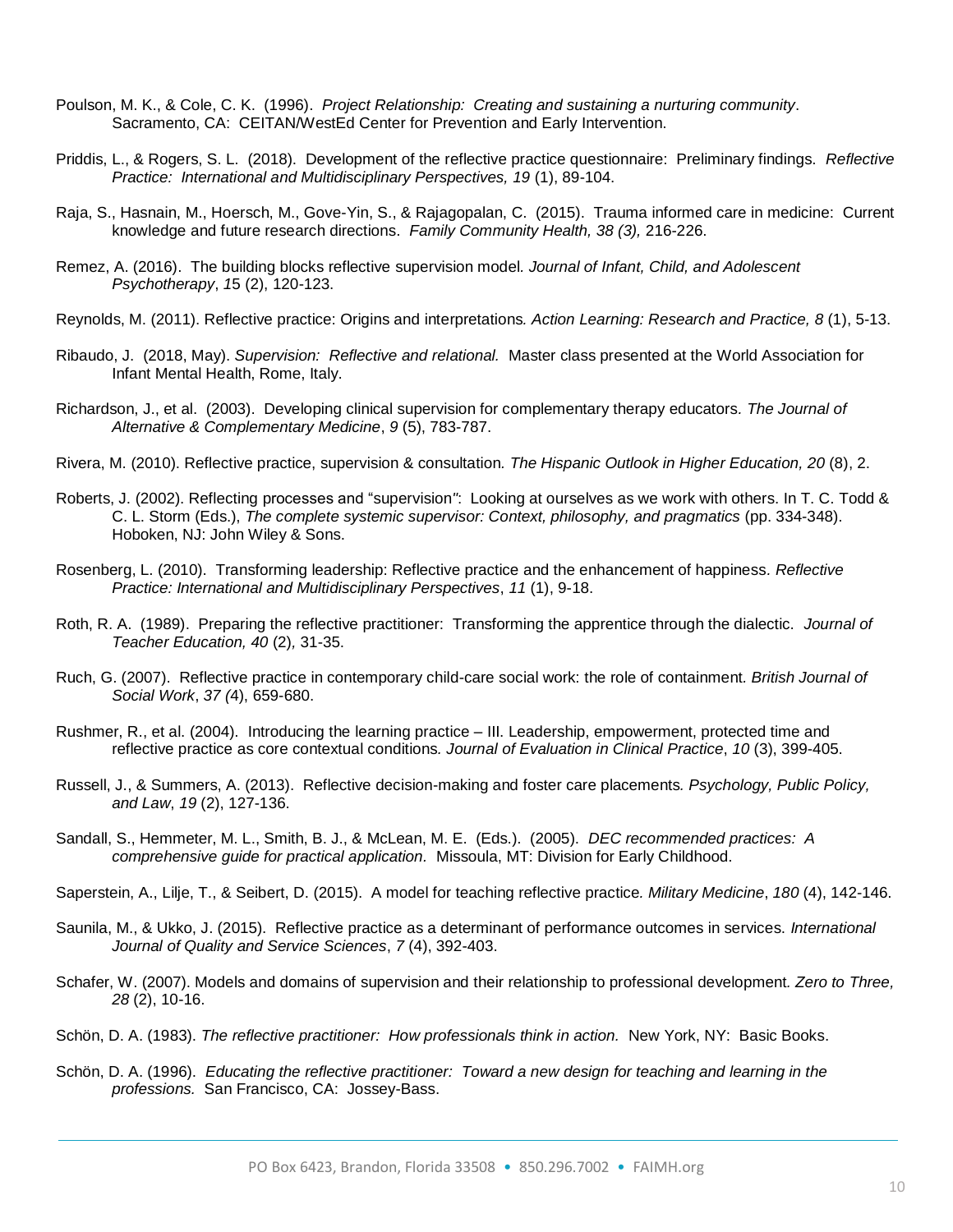- Scott-Heller, S., et al. (2013). The building blocks for implementing reflective supervision in an early childhood mental health consultation program*. Zero to Three, 33* (5), 20-27.
- Seagul, S., & Home, D. (1997). *Human dynamics: A new framework for understanding people and realizing the potential in our organizations.* Cambridge, MA: Pegasus Communications, Inc.
- Senediak, C. (2013, June). A reflective practice model of clinical supervision, advances in clinical supervision*. Advances*  in Clinical Supervision Monograph: Innovation & Practice-Conference Monograph, 55-62.
- Senediak, C. (2013). Integrating reflective practice in family therapy supervision*. Australian & New Zealand Journal of Family Therapy, 34* (4), 338-351.
- Senediak, C., & Bowden, M. (2017). Clinical supervision in advanced training in child and adolescent psychiatry: a reflective practice model*. Australasian Psychiatry*, *15* (4), 276-280.
- Shahmoon-Shanok, R. (1992). The supervisory relationship: Integrator, resource, and guide. In E. S. Fenichel (Ed.), *Learning through supervision and mentorship to support the develop of infants, toddlers, and their families: A source book* (pp. 37-42). Washington, DC: Zero to Three.
- Shahmoon-Shanok, R. (2006). Reflective supervision for an integrated model: What, why, and how? In G. Foley & J. Hochman (Eds.), *Mental health in early intervention* (pp. 343-381). Baltimore, MD: Brookes.
- Shahmoon-Shanok, R. (2007). Ask the expert: A relationship for learning. *Zero to Three, 28* (2)*,* 46.
- Shahmoon-Shanok, R. (2009). What is reflective supervision? In S. S. Heller & L. Gilkerson (Eds.), *A practical guide to reflective supervision* (pp. 7-24)*.* Washington, DC: Zero to Three.
- Shapiro, C. (2014). Selective prevention approaches to build protective factors in early intervention*. Zero to Three*, *35* (1), 19-26.
- Shapiro, V., Fraiberg, S., & Adelson, E. (1976). Infant parent psychotherapy on behalf of a child in a critical nutritional state. *Psychoanalytic Study of the Child, 31* (1), 461-491*.*
- Sharrock, J., Javen, L., & McDonald, M. (2013). Clinical supervision for transition to advanced practice. *Perspectives in Psychiatric Care*, *49* (2), 118-125.
- Shea, S. E. (2018). Reflective supervision for social work field instructors: Lessons learned from infant mental health. *Clinical Social Work Journal.*
- Shea, S. E., & Goldberg, S. (2016). Training in reflective supervision: Building relationships between supervisors and infant mental health specialists. *Zero to Three, 37* (2)*,* 54-62.
- Shea, S. E., Goldberg, S., Davies, D., & Weatherston, D. J. (2012). *Reflective supervision self-efficacy scale for supervisees.* Unpublished measure.
- Shea, S. E., Goldberg, S., Davies, D., & Weatherston, D. J. (2012). *Reflective supervision case vignette for supervisors.* Unpublished measure.
- Shea, S. E., Goldberg, S., Davies, D., & Weatherston, D. J. (2013). *Reflective supervision case vignette for supervisees.* Unpublished measure.
- Shea, S. E., Goldberg, S., & Weatherston, D. J. (2016). A community mental health professional development model for the expansion of reflective practice and supervision: Evaluation of a pilot training series for infant mental health professionals. *Infant Mental Health Journal, 37* (6), 653-669.
- Siegel, D., & Shahmoon-Shanok, R. (2010). Reflective communication: Cultivating mindsight through nurturing relationships*. Zero to Three*, *31* (2), 4-5.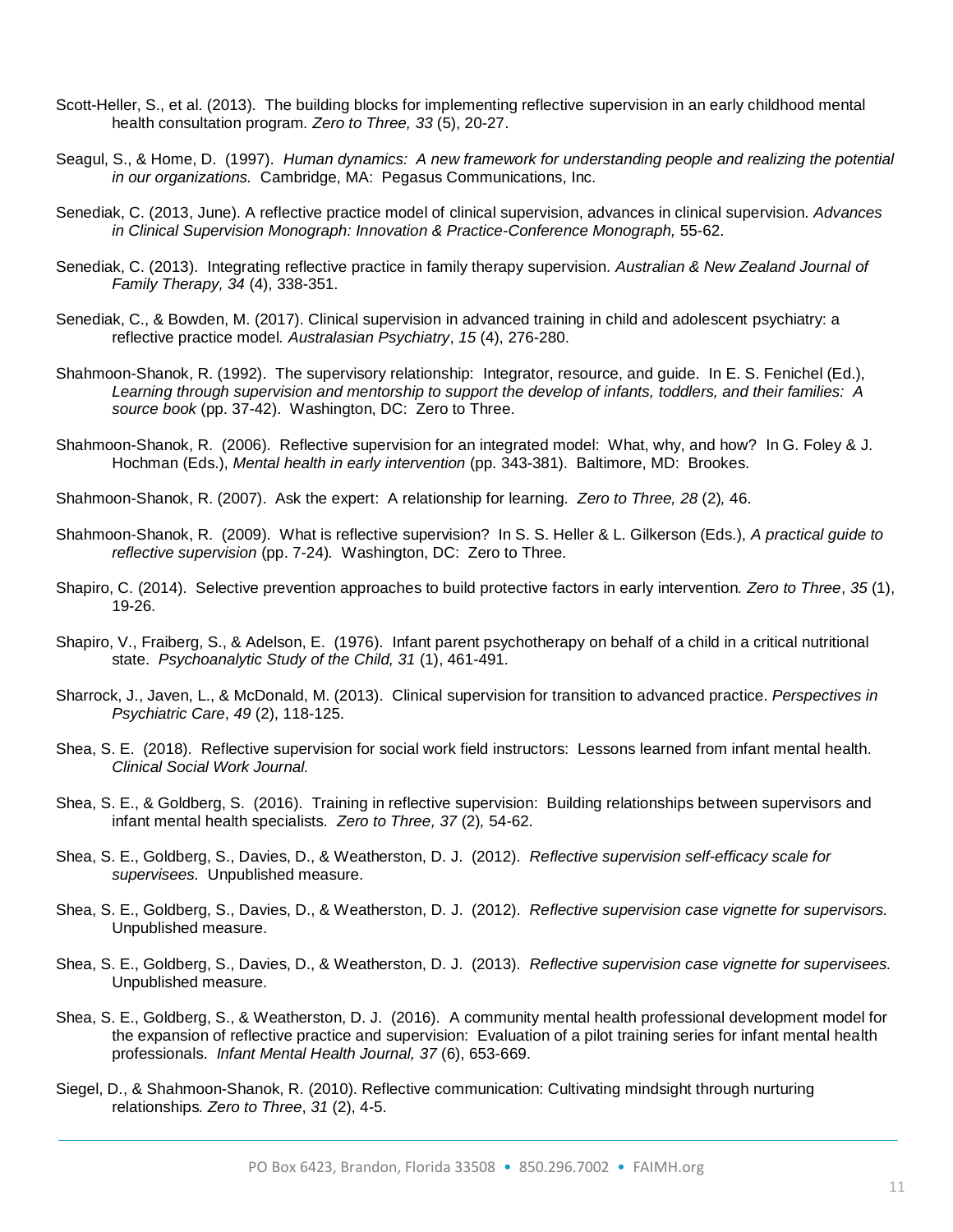Singleton, C. (2012). Becoming a reflective practitioner*. Connections: Child Care Connections Mini Journal*, *14* (2), 1-4.

- Slade, A. (2005). Parental reflective functioning: An introduction*. Attachment & Human Development, 7* (3), 269-281.
- Slade, A. (2002). Keeping the baby in mind: A critical factor in perinatal mental health. *Zero to Three, 22* (6)*,* 10-16.
- Slinning, K., & Vannebo, U. (2015). The training of infant mental health practitioners*:* The Norway experience. *Zero to Three*, *36* (1), 40-45.
- Smyth, A., & Cherry, N. (2005). Reflective conversations about supervision: When things go awry*. Reflective Practice: International and Multidisciplinary Perspectives*, *6* (2), 271-275.
- Sparrow, J. (2016). Reflective practice in organizational learning, cultural self-understanding, and community selfstrengthening. *Infant Mental Health Journal, 37* (6), 605-616.
- Split, J. L., Koomen, H. M. Y., Thijs, J. T., & van der Leij, A. (2012). Supporting teachers' relationships with disruptive children: The potential of relationship-focused reflection. *Attachment & Human Development, 14* (3), 305-318.
- Steinberg, Z., & Kraemer, S. (2010). Cultivating a culture of awareness: Nurturing reflective practices in the NICU. *Zero to Three, 31* (2)*,* 15-21.
- Stern, D. N. (1985). *The interpersonal world of the infant.* New York, NY: Basic Books.
- Stern, D. N. (2004). *The present moment in psychotherapy and everyday life.* New York, MY: Basic Books.
- Stroud, B., Whiteman, J., Johnston, K., Heffron, M. C., & Murch, T. (2017). *It sounds good in theory-But is challenging in practice!: Implementing and sustaining reflective, relationship-based practices within agencies and systems.* Preconference workshop at Zero to Three's National Training Institute, San Diego, California.
- Team for West Virginia Children. (No date). *Reflective supervision handbook for West Virginia home visitation supervisors.* Author.
- Tomlin, A. M. (2016). *Reflective practice: Skills for supervisors.* Presentation retrieved from [https://azslide.com/reflective-practice-skills-for-supervisors\\_5a3c2f4b1723ddb0fc68844b.html.](https://azslide.com/reflective-practice-skills-for-supervisors_5a3c2f4b1723ddb0fc68844b.html)
- Tomlin, A., Hines, E., & Sturm, L. (2016). Reflection in home visiting: The what, why, and a beginning step toward how. *Infant Mental Health Journal, 37* (6), 617-627.
- Tomlin, A., Weatherston, D., & Pavkov, T. (2013). Critical components of reflective supervision. Responses from expert supervisors from the field. *Infant Mental Health Journal, 35* (1), 70-80.
- Trevarthen, C. (2001). Intrinsic motives for companionship in understanding: Their origin, development, and significance for infant mental health. *Infant Mental Health Journal, 22* (1-2), 95-131.
- Turner, S. D. (2009). *Exploring resilience in the lives of women leaders in early childhood health, human services, and education.* Corvallis: Oregon State University.
- Van Egeren, L., et al. (2008). *Reflective supervision: Survey summary no. 4* in *Michigan Child Care Expulsion Prevention Program Survey Summaries.* Michigan State University: Michigan State University, University Outreach and Engagement: Michigan State University.
- Veloni, G. (2017). *Effects of online reflective supervision/practice groups*. Fielding Graduate University: ProQuest Dissertations Publishing.
- Venninen, T., et al. (2012). Creating conditions for reflective practice in early childhood education*. International Journal of Child Care and Education Policy*, *6* (1), 1-15.